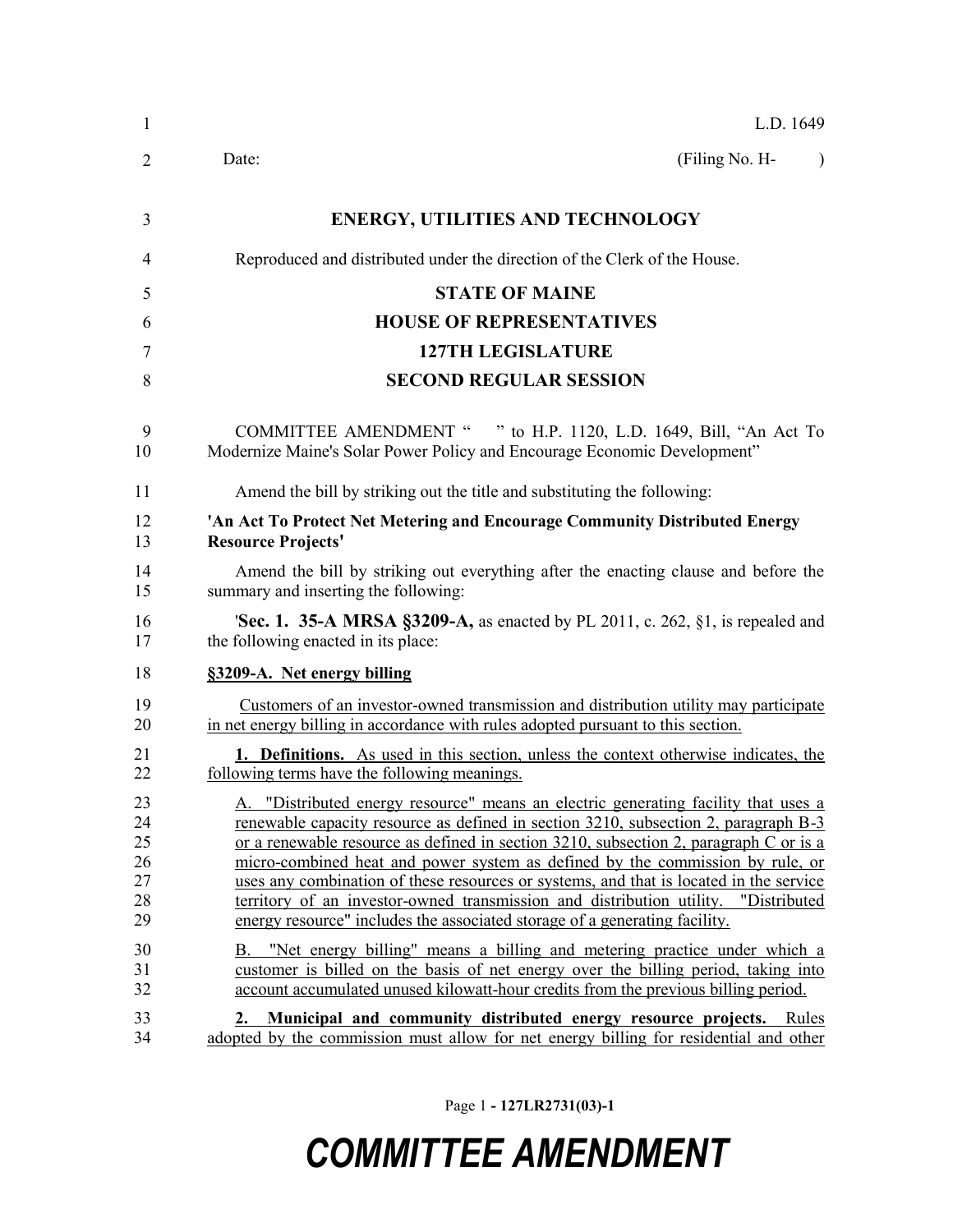COMMITTEE AMENDMENT " " to H.P. 1120, L.D. 1649

| 1                    | customers of an investor-owned transmission and distribution utility and must also                                                                                                                                                                                                        |
|----------------------|-------------------------------------------------------------------------------------------------------------------------------------------------------------------------------------------------------------------------------------------------------------------------------------------|
| 2                    | permit:                                                                                                                                                                                                                                                                                   |
| 3                    | A. Net energy billing of municipal accounts designated by a municipality with                                                                                                                                                                                                             |
| 4                    | respect to the energy produced by a distributed energy resource with a nameplate                                                                                                                                                                                                          |
| 5                    | capacity of up to 5 megawatts owned by that municipality; and                                                                                                                                                                                                                             |
| 6                    | B. Net energy billing of a distributed energy resource with a nameplate capacity of                                                                                                                                                                                                       |
| $\boldsymbol{7}$     | up to one megawatt, against the accounts of up to 50 customers who have an                                                                                                                                                                                                                |
| $\,8\,$              | ownership interest in the distributed energy resource, as long as each customer's                                                                                                                                                                                                         |
| 9                    | proportional interest in the distributed energy resource represents at least one kilowatt                                                                                                                                                                                                 |
| 10                   | of the resource's generating capacity.                                                                                                                                                                                                                                                    |
| 11                   | The commission shall allow any distributed energy resource for which net energy billing                                                                                                                                                                                                   |
| 12                   | is allowed under paragraph A or B to be used to offset part or all of each net energy                                                                                                                                                                                                     |
| 13                   | billing customer's electricity requirements.                                                                                                                                                                                                                                              |
| 14                   | 3. Commission rule review. If the commission reviews its net energy billing rules                                                                                                                                                                                                         |
| 15                   | to determine whether net energy billing should continue or be modified, after finding that                                                                                                                                                                                                |
| 16                   | an investor-owned transmission and distribution utility's cumulative capacity of                                                                                                                                                                                                          |
| 17                   | generating facilities subject to rules adopted pursuant to this section reached 1% or more                                                                                                                                                                                                |
| 18                   | of that utility's peak demand, the commission shall retain an independent consultant                                                                                                                                                                                                      |
| 19                   | experienced in net energy billing systems to assist in the commission's review of:                                                                                                                                                                                                        |
| 20                   | A. The effect on industry jobs, stability and net energy billing customer investments                                                                                                                                                                                                     |
| 21                   | that the changes could have;                                                                                                                                                                                                                                                              |
| 22<br>23<br>24<br>25 | The effect of net energy billing over a 25-year period on investor-owned<br>B.<br>transmission and distribution utilities and customers of investor-owned transmission<br>and distribution utilities, including both customers who do and customers who do not<br>use net energy billing; |
| 26                   | C. The effect of net energy billing on electric supply resources;                                                                                                                                                                                                                         |
| 27                   | D. The effect of net energy billing on system stability;                                                                                                                                                                                                                                  |
| 28                   | E. The costs and benefits of net energy billing.                                                                                                                                                                                                                                          |
| 29<br>30             | The economic development and environmental effects of net energy billing,<br>F.<br>including environmental compliance costs; and                                                                                                                                                          |
| 31                   | G. Alternative changes to net energy billing rules or alternative compensation                                                                                                                                                                                                            |
| 32                   | mechanisms, such as time of use or minimum bill amounts, for both net energy                                                                                                                                                                                                              |
| 33                   | billing customers and customers who do not use net energy billing that would avoid                                                                                                                                                                                                        |
| 34                   | disruption in the market and reduce ratepayer costs.                                                                                                                                                                                                                                      |
| 35                   | <b>4. Rules.</b> The commission may adopt rules to implement this section. Rules                                                                                                                                                                                                          |
| 36                   | adopted pursuant to this subsection are routine technical rules as defined in Title 5,                                                                                                                                                                                                    |
| 37                   | chapter 375, subchapter 2-A. Any rules adopted pursuant to this subsection must fairly                                                                                                                                                                                                    |
| 38                   | apportion the costs and benefits of net energy billing involving distributed energy                                                                                                                                                                                                       |
| 39                   | resources between participating ratepayers and nonparticipating ratepayers.                                                                                                                                                                                                               |

Page 2 **- 127LR2731(03)-1**

## *COMMITTEE AMENDMENT*